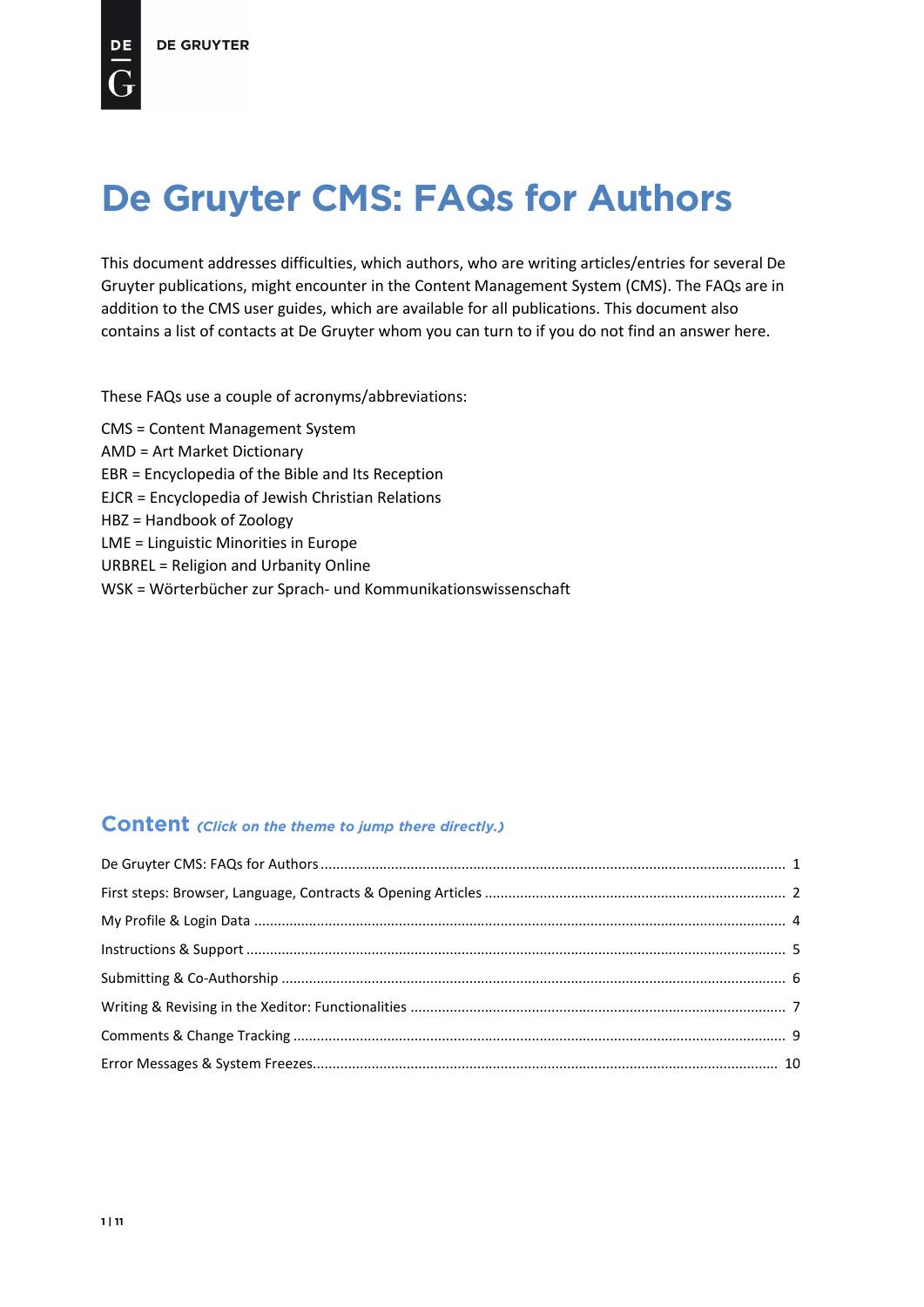## <span id="page-1-0"></span>**Which browser should I use when working in De Gruyter's Content Management System (CMS)?**

We strongly recommend you use Google Chrome. The system is optimized to work best with this browser.

### **I usually do not use Chrome. How do I install it?**

Open<https://www.google.com/chrome/> and click on the download button. Follow the instructions as shown. If this does not work, we unfortunately cannot assist you any further and recommend using another browser or getting help from your IT department/expert.

## **I could not download Chrome/do not want to use Chrome. Is there an alternative?**

Microsoft Edge and Firefox should work well. However, keep in mind that the system works best with Chrome.

## **I logged into the CMS and the "EULA Agreement" opened. What is it and what should I do?**

EULA stands for "End User License Agreement". You have to accept it after your first login in order to use the CMS. To do so select the checkbox at the bottom and then click "Ok".

## **I cannot find the checkbox and button to accept the EULA Agreement. What should I do?**

When working with a rather small screen, it is possible that the checkbox and button are not visible. Try scrolling down. If that does not work (e.g., if no scrollbar is visible), use the shortcut *Ctrl –* (on a German keyboard *Strg -* / when using a Mac *Command -*) to minimize the display so the button becomes visible.

### **The CMS is in German. How do I change the language?**

The language in the CMS is based on your browser language. However, you can change from German to English (or the other way round) by clicking on your name in the top left-hand corner and then on "Change locale". Select English. If the system does not change within a couple of seconds, try logging out and in again. If this does not work, consider changing the language in your browser.

### **How do I access my article?**

Just click on the button "Write, Copy/Paste, Edit". An editorial tool (the Xeditor) will open in a new browser tab and your article will appear.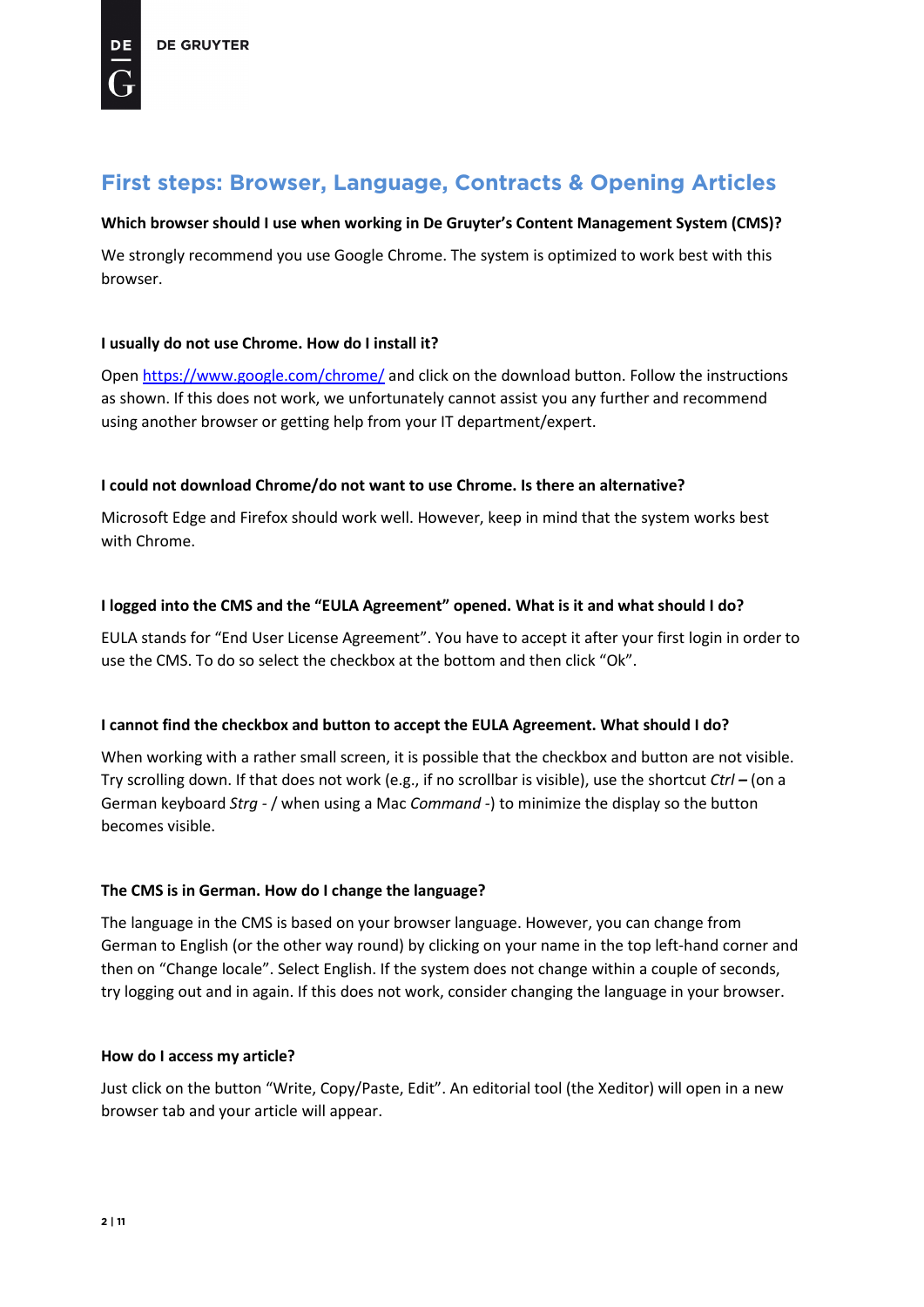### **When I try to open my article, nothing happens. What can I do?**

You have to allow pop-ups for <https://cms.degruyter.com/> in your browser since the Xeditor, where you will write, upload and/or revise your article, opens in a pop-up window.

### **How do I allow pop-ups in Chrome?**

Click on the icon in the top right corner of the browser page. Choose "Always allow pop-ups from https://cms.degruyter.com". Click "Done". Then, refresh the page (F5 key)!

## **My article does not open. It seems to be loading constantly ("spinning wheel"), but nothing happens. What should I do?**

This might happen when your browser language is neither English nor German. Try changing your locale (click on your name in the top left-hand corner and then on "Change locale". Select – depending on your preference - English or German). Then try opening your article again.

Refresh the page. Also, make sure that you are using the correct browser (Chrome).

## **I opened my article for the first time, but instead of the article, some other document opened. What do I do?**

When accessing your article for the first time, you will first see your author contract. You can print or save it for your records. You must do so at this point. If not, you will not have access to the contract again. Once you have clicked to accept it, you will be directed to your article. You will only be able to write in the writing space (the Xeditor) after you have accepted your author contract.

To accept the contract, click the button "Accept" in the lower right-hand corner.

### **There is no button I can click to accept my contract. What should I do?**

When working with a rather small screen, it is possible that this button is not visible. Try scrolling down. If that does not work (e.g., if no scrollbar is visible), use the shortcut *Ctrl –* (on a German keyboard *Strg -* / when using a Mac *Command -*) to minimize the display so the button becomes visible.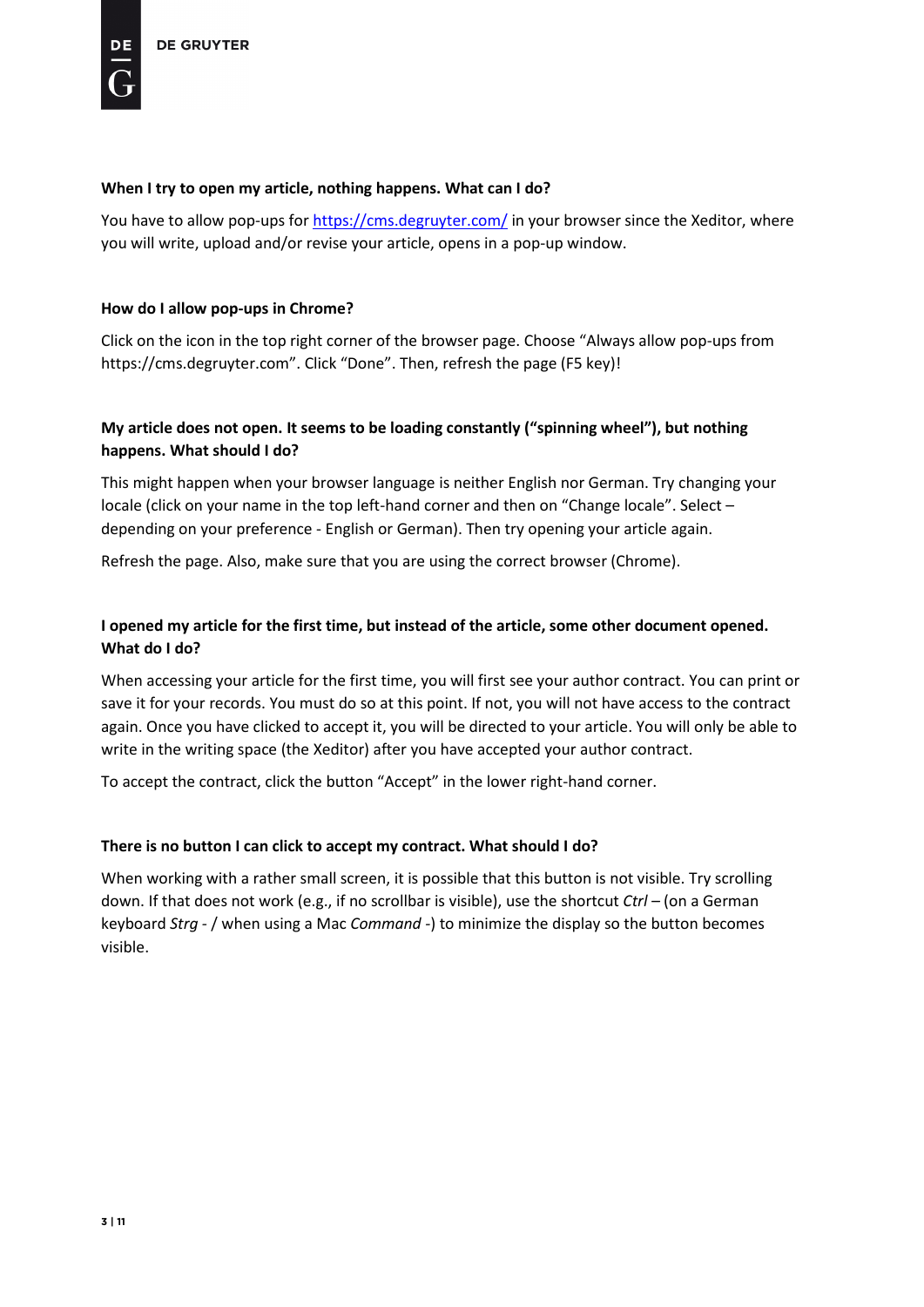# <span id="page-3-0"></span>**My Profile & Login Data**

## **I forgot my password. How do I reset it?**

Go to [https://cms.degruyter.com/rsuite-cms/.](https://cms.degruyter.com/rsuite-cms/) In the login window, you will find a hyperlink at the lower left-hand corner. It says, "Click here to reset your password". After clicking it, another window will open asking you for your User ID. The User ID is your login name (usually: last name firstname). Enter your User ID. You will then receive an email allowing you to reset your password.

## **I forgot my login name. How do I find out what it is?**

It is probably like this: last name firstname. If this does not work, get in touch with your De Gruyter editor (see list of DG Editors below).

# **I received an invitation to write/revise/proof/ correct an article in the CMS, but did not get any login details or have forgotten them. What should I do?**

Check your spam folder. If the e-mail containing your login details is not there, please get in touch with your De Gruyter Editor (see list of DG Editors below).

## **How do I change my password?**

Click on your name in the top-left corner. A pop-up menu will open up. Select "Change my password". When starting to type in your new password, a message "New password does not meet the requirements!" will appear. Do not worry! It will disappear once your password fulfills the safety requirements (i.e., at least one number, one capital letter, one lowercase letter and your password must have eight or more characters).

## **How do I change my contact information, name or affiliation?**

Click on your name in the top left corner. A pop-up menu will open. Select "Edit My Profile" to open your profile. You can easily change all your personal information there. Please make sure that this information is correct, as it might be used in the final publication.

## **I changed my email address. Do I have to tell someone?**

It is very important that the email address in your profile is up to date. Please update the information in your profile as soon as possible or contact your editor at De Gruyter. Otherwise, you will not receive emails regarding your article.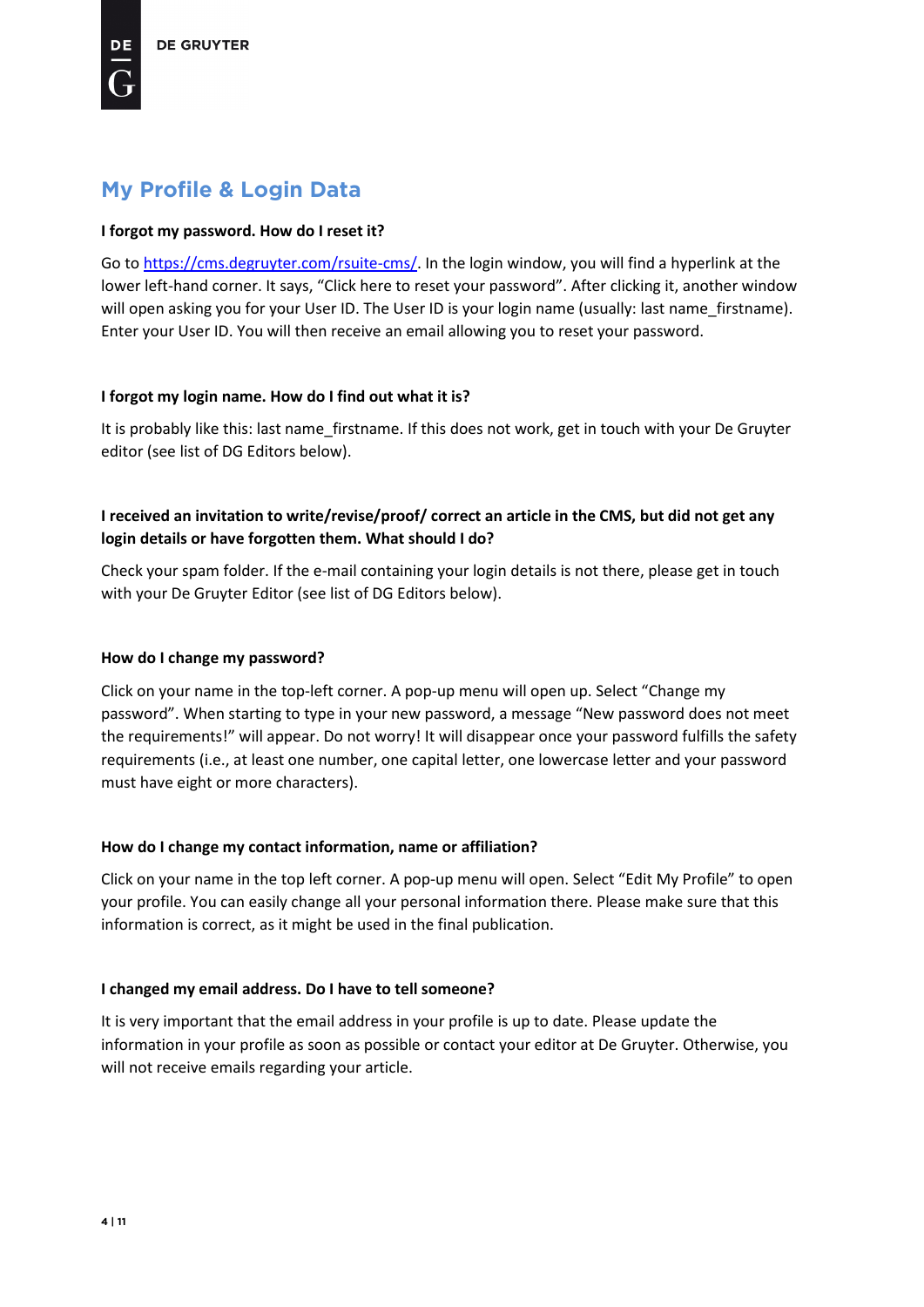### **How do I change my login name?**

It is not possible to change your login name. This name identifies you in the system. You may of course change your name (first or last) at any time. You can do so in the user profile. Your login name will however remain as is.

# <span id="page-4-0"></span>**Instructions & Support**

### **Is there a stylesheet for writing an article in the CMS?**

There certainly is. Since the stylesheets for every product are different, they are not found here. If you are writing for EJCR, LME or URBREL, your will find the stylesheet in the user guide in the CMS. If you are writing for another publication, please get in touch with either your editor or your contact at De Gruyter to get further information.

### **Is there a user guide to help me work in the CMS?**

Yes. When clicking on your name in the upper left-hand corner, a drop down menu will open. Select "Open User Guide" to access the specific instructions for your project within the CMS.

## **Neither the user guide nor the FAQs answer my question regarding the CMS. Is there a real person I can talk to?**

Yes. Depending on the project you are working on, please get in touch with:

*Art Market Dictionary* (AMD): [amd@degruyter.com](mailto:amd@degruyter.com) – You will reach the De Gruyter Editor Dr. Jonathan Maho for all questions regarding the CMS.

*Encyclopedia of the Bible and Its Reception* (EBR): [ebr@degruyter.com](mailto:ebr@degruyter.com) - You will reach the De Gruyter Editors Gary S. Helft and Dr. Nicole Rupschus.

*Encyclopedia of Jewish-Christian Relations* (EJCR)[: ejcr-office@degruyter.com](mailto:ejcr-office@degruyter.com) – You will reach Dr. Juni Hoppe at the Abraham Geiger Kolleg. She will assist you will all editorial questions. If your question is solely focused on the CMS, you can write to the De Gruyter Editor Ida Thiemann at [ida.thiemann@degruyter.com.](mailto:ida.thiemann@degruyter.com)

*Handbook of Zoology* (HBZ): [hella.behrend@degruyter.com](mailto:hella.behrend@degruyter.com) – You will reach the De Gruyter Editor Hella Behrend for any questions related to the CMS and AoP process. For questions about the content of your article, get in touch with your specific volume editors.

*Linguistic Minorities in Europe* (LME): [lme@degruyter.com](mailto:lme@degruyter.com) – You will reach the De Gruyter Editor Melanie Götz.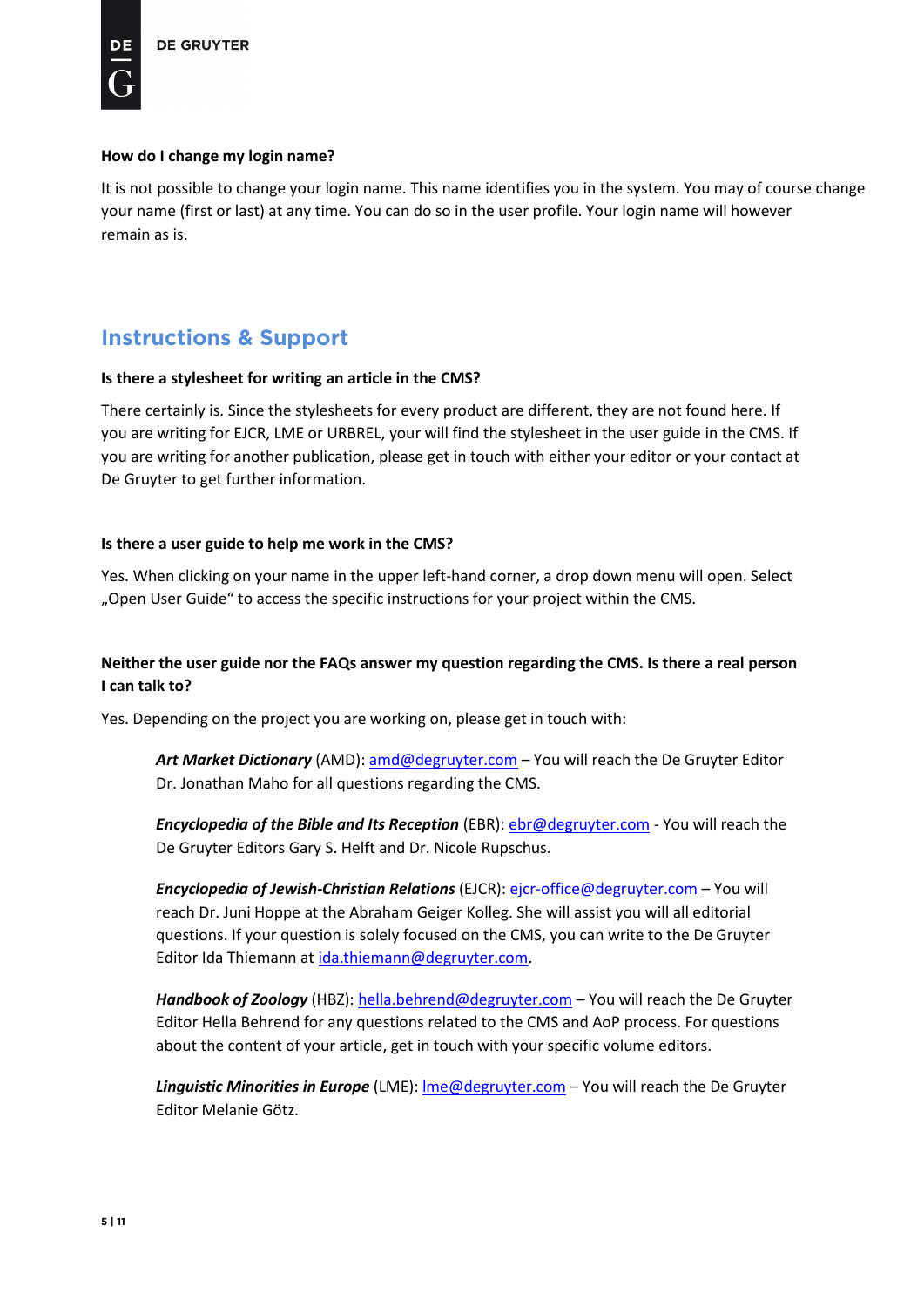*Religion & Urbanity Online* (URBREL): [urbrel-pub@uni-erfurt.de](mailto:urbrel-pub@uni-erfurt.de) - You will reach the Managing Editor Elisabeth Begemann. For questions about the CMS use [urbrel@degruyter.com](mailto:urbrel@degruyter.com) to get in touch with the De Gruyter Editor Johanna Dörsing.

### *Wörterbücher zur Sprach- und Kommunikationswissenschaft* (WSK):

[wsk.editorial@degruyter.com](mailto:wsk.editorial@degruyter.com) – You will reach the De Gruyter Editors Ida Thiemann or Lena Dürr. They will help you with most CMS issues. For questions about the content of your article, get in touch with your area editors.

# <span id="page-5-0"></span>**Submitting & Co-Authorship**

## **I submitted my article and now it is gone. What happened?**

When submitting your article, it leaves the workflow task dashboard since the next task has not been assigned to you. For example when completing the task "Write" by clicking on "Submit to editors", you hand the article over to your editors for review. At this point, the system does not allow you to access your article anymore. You will be notified by e-mail if the article moves back into your dashboard for further tasks e.g. revising the article. The CMS does not work like an archive but as an editorial tool for writing, revising and correcting proofs.

## **I submitted my article but it is still in my dashboard. What should I do?**

Simply click on the double arrows above the article titles in your dashboard. The site will refresh and the article will disappear.

## **How to submit my article for revision/imprimatur?**

Save your article and click on the button "Submit to editors" on your dashboard. The article will disappear from your dashboard (if it does not, please refresh the page before trying to submit it again).

## **How to hand over to my co-author?**

Save the article and then click on the button "Send to co-author" on your dashboard. Your co-author will be notified via e-mail that the article is ready for her/him and it will disappear from your dashboard. Your co-author can hand the article back to you any time.

## **Do I have to inform my co-author or editor that I have sent my article to them in the CMS?**

No. The system will notify your co-author or editor that you have submitted your article.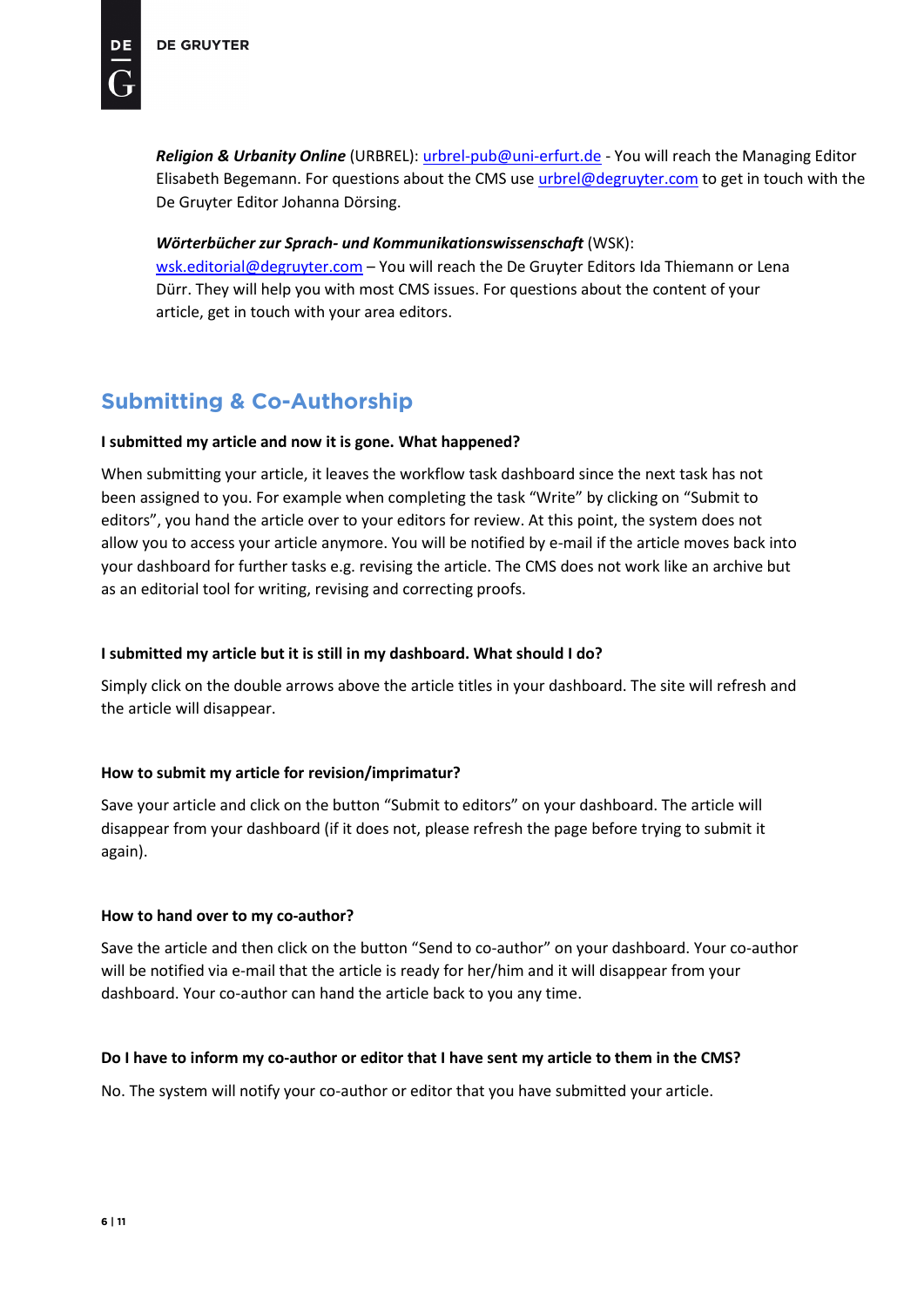# **I am writing my article with a co-author. Although I received a request to write/revise/approve for publication my article, my co-author did not. What went wrong?**

You are the so-called "corresponding author". This means that you have been invited to write/revise/approve for publication the article first. Once you have handed it over to your coauthor, she/he will receive an invitation to write/revise/approve the article as well.

# <span id="page-6-0"></span>**Writing & Revising in the Xeditor: Functionalities**

## **How do I start writing my article? I opened the article but cannot write anything.**

Please **click on "Write"** in the upper left-hand corner. This will enable you to write and edit your article. Once you have done so, the article is "locked" and only you have access to it. The system will prevent others, e.g., your editor, from writing at the same time. As a result, no conflicting version of your article can be created.

# **I still cannot write anything in the editor. The icons do not work and there is a little lock displayed on my article. What does it mean?**

Someone else is either working on your article and/or has forgotten to save the article. They are blocking you from making any changes in the Xeditor. Get in touch with your editor at De Gruyter to enable you to access it.

## **How do I save my article?**

Just click on the save-icon (diskette) in the upper left-hand corner of the Xeditor. You will be asked if you want to save your changes in a pop-up window. Please click "Yes".

## **How do I insert my text from Word into the CMS?**

Please click on the icon "Paste from Word" in the tool bar. A window will pop up in which you can paste in your text from word. After doing that, click on "Insert" and your text will be pasted into the Xeditor.

## **How do I insert my bibliography?**

If you are writing for AMD, URBREL, EJCR, LME or HBZ, you can just paste it from word via the icon "W" (Paste from Word). If you are writing for EBR or WSK, click on the icon "Insert bibliography". A window will pop up in which you can paste your bibliography from word or another text editor into the CMS, and then click on "Add".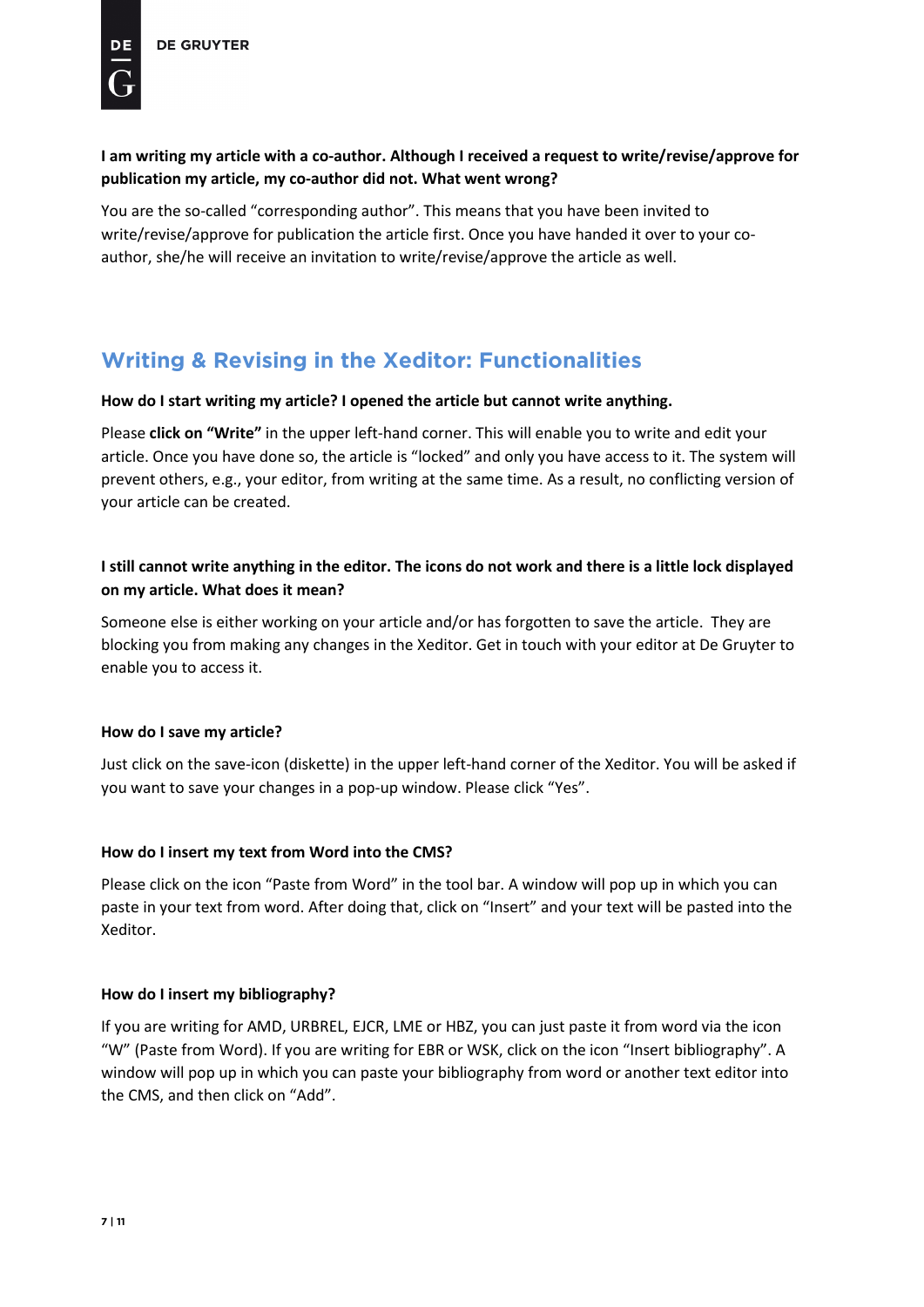## **How do I edit my bibliography?**

If you are writing for AMD, URBREL, EJCR, LME or HBZ, you can edit the bibliography like any other part of the text.

If you are writing for EBR or WSK, making changes to an already inserted item should be easy. However, sorting or adding new item is difficult (see next question).

## **How do I add an item to my bibliography?**

Insert the additional item as you did with the rest of the bibliography. The item will appear below the others. If you are writing for AMD, URBREL, EJCR, LME or HBZ, you can just cut and paste the item at the right position. You might need to add a new blank line as well.

If you are writing for EBR or WSK, it is a bit more complicated due to a different XML-structure and you will not be able to easily cut and paste the item at the right position. After inserting the source at the bottom just leave it there. It will be sorted at a later stage.

## **How do I insert an image/audio file/or a video?**

Place your cursor where you want to insert your file. Note: This has to be a completely blank line. Then click on the icon "Insert asset". A pop-up window will open. Click on "Select file" and select the file from your computer. Add a meaningful title (it will be the file's name in the CMS), then select the asset type (image, audio or video) and add a caption based on your publication's stylesheet. Each publication has different obligatory information you might have to add (e.g. copyright). When you are done, click on "Upload and insert" (you might need to scroll down to do this).

## **How do I delete an image/audio file/or a video?**

Make a right mouse click on the asset you would like to delete. A menu will open which contains abbreviations referring to certain structural elements in the text. Go to "fig" and another small menu will open. Then select "delete".

## **How do I edit the information regarding the image/audio file/ or video I uploaded?**

You can edit the caption like any other text in the article. Otherwise, you cannot edit the information you entered when uploading the file. Inform your editor about any necessary changes.

## **How do I insert a table?**

Place your cursor where you want to add the table: Note: It needs to be a blank line.

Click on the icon "Insert table". A pop-up window will open. Choose a caption based on the stylesheet for your publication. Select the number of rows and columns you will need. Click on "Add".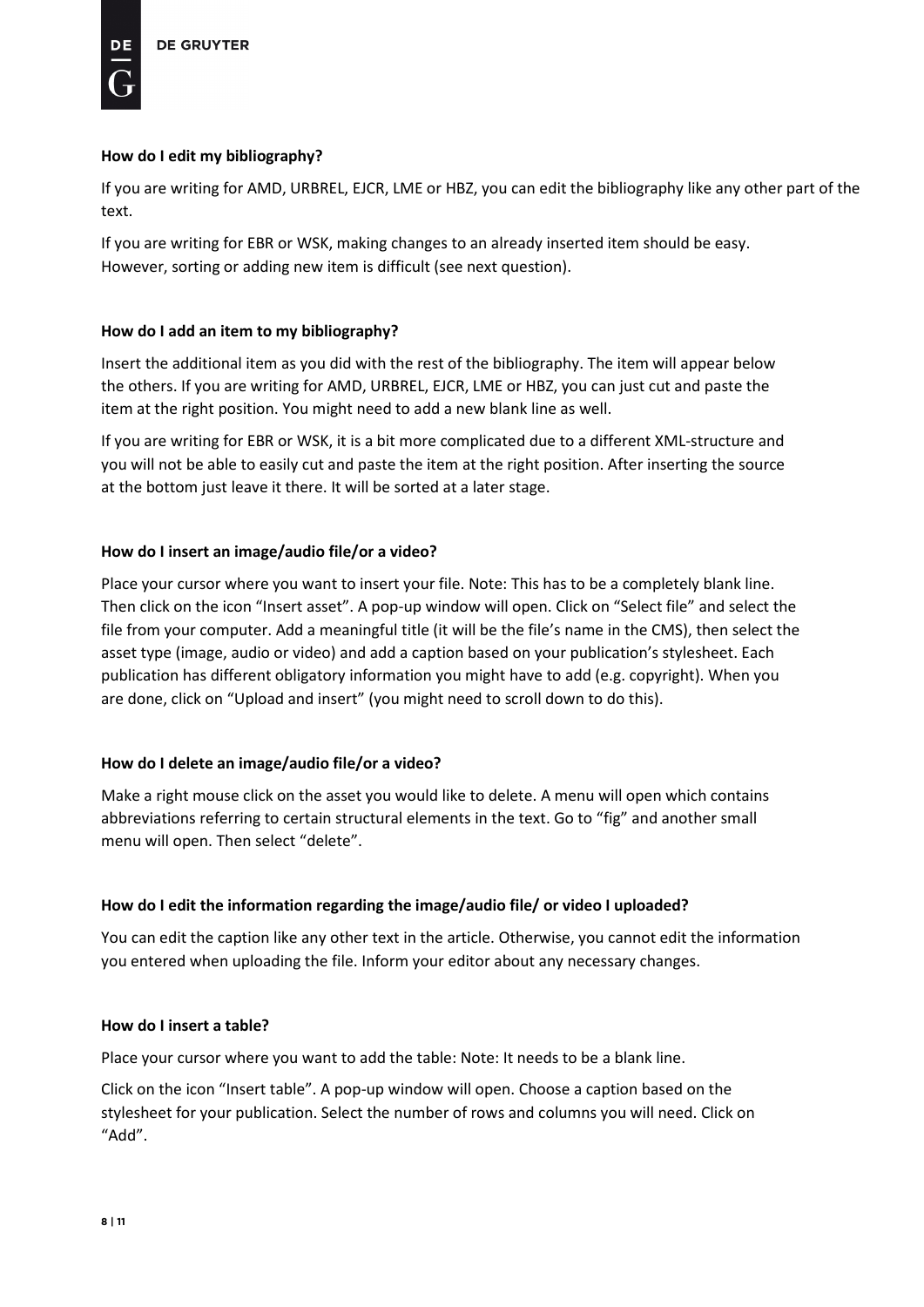### **Can I copy & paste a table from Word?**

You can copy & paste very simple tables (i.e., no headings, no merged cells) in all publications. If you are writing for LME, you will also be able to paste tables with merged cells and some other simple formatting.

### **How do I edit an existing table, e.g. add another row or delete a column?**

Make a right mouse click on the table you want to edit. You will find all the available options to edit your table in the dropdown menu.

### **How do I insert a formula?**

EBR and WSK offer a formula editor. You will find it in the toolbar. Select between a MathML Editor and a Tex Editor. Write your formula in the editor and then save it.

### **How do I insert a hyperlink?**

You can insert hyperlinks in some publications, (e.g., LME and WSK). To do so, highlight a word or an URL and select the icon "Specify Element" in the toolbar. Select "External Link" and click on "Next". Add the URL in the next window. Click on "Next" once again. In the next window, you will see which URL you are adding to which word/text segment. Complete the process by clicking on "Add". The URL will now appear as a dark green text followed by the text segment you chose as a hyperlink.

### **I cannot find the icons for tables, comments or change tracking. Why?**

You are probably using a rather small screen so that the whole toolbar cannot be displayed. Click on the three horizontal bars in the right-hand corner of the toolbar. Any features missing in the toolbar can be found there.

### **How do I search within my article?**

Press Ctrl F (German keyboard *Strg F*/ MAC *Command F*). A search window will open.

# <span id="page-8-0"></span>**Comments & Change Tracking**

### **There is a highlighted word/sentence in my article. What does this mean?**

The highlighted words have been commented on. By clicking on them, the comments will open in a new panel on the right side of the screen.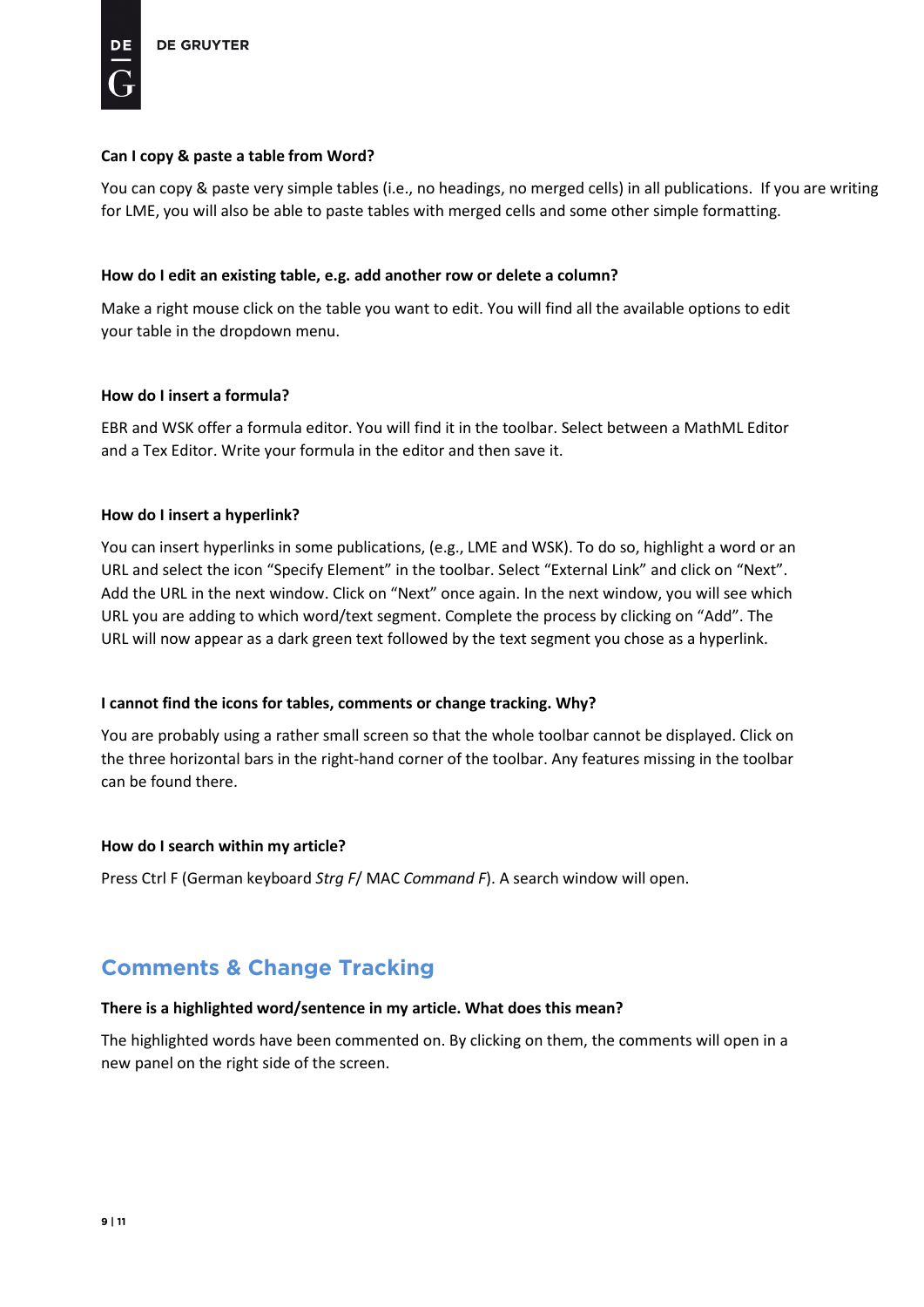Highlight the paragraph, sentence or word you want to comment on (please select at least a complete word) and click on the icon "Comment" in the toolbar. A window for comments will open on the right. Just write in comment there and leave the field by clicking elsewhere in the text field. There is no "save" button. Your comments will be saved when saving the article.

### **How do I reply to a comment?**

There is no dedicated feature to enable you to reply to a comment. Therefore, simply open the comment you want to answer by clicking on the plus symbol. Click in the comment field and then add your text. The name or user assigned to the comment will change to your user name. We recommend you indicate where your answer starts (for example, by using your initials).

### **How do I switch off change tracking?**

Once change tracking has been switched on, you cannot switch it off until all changes have been accepted/refused. Your (DG) editor will do this once the text is complete.

### **I did not switch on change tracking. Why is it active?**

There is mandatory change tracking in certain workflow phases of the development process (e.g., proof correction). This ensures that editors/authors will take notice of any changes made after the initial review.

## **I cannot accept or refuse tracked changes – why?**

This means that mandatory change tracking has been switched on. In this case, you cannot accept/refuse changes as this would allow you to accept your own changes. As a result, it would be impossible for editors to see your changes.

# <span id="page-9-0"></span>**Error Messages & System Freezes**

## **I received an error message when submitting my article. What happened?**

It might take some time until the dashboard refreshes itself after you have clicked on "Submit to editors". Nonetheless, the article has been submitted and forwarded to the next task. If you click a second time, an error message pops up, even though you have already successfully submitted the article. You may just ignore it.